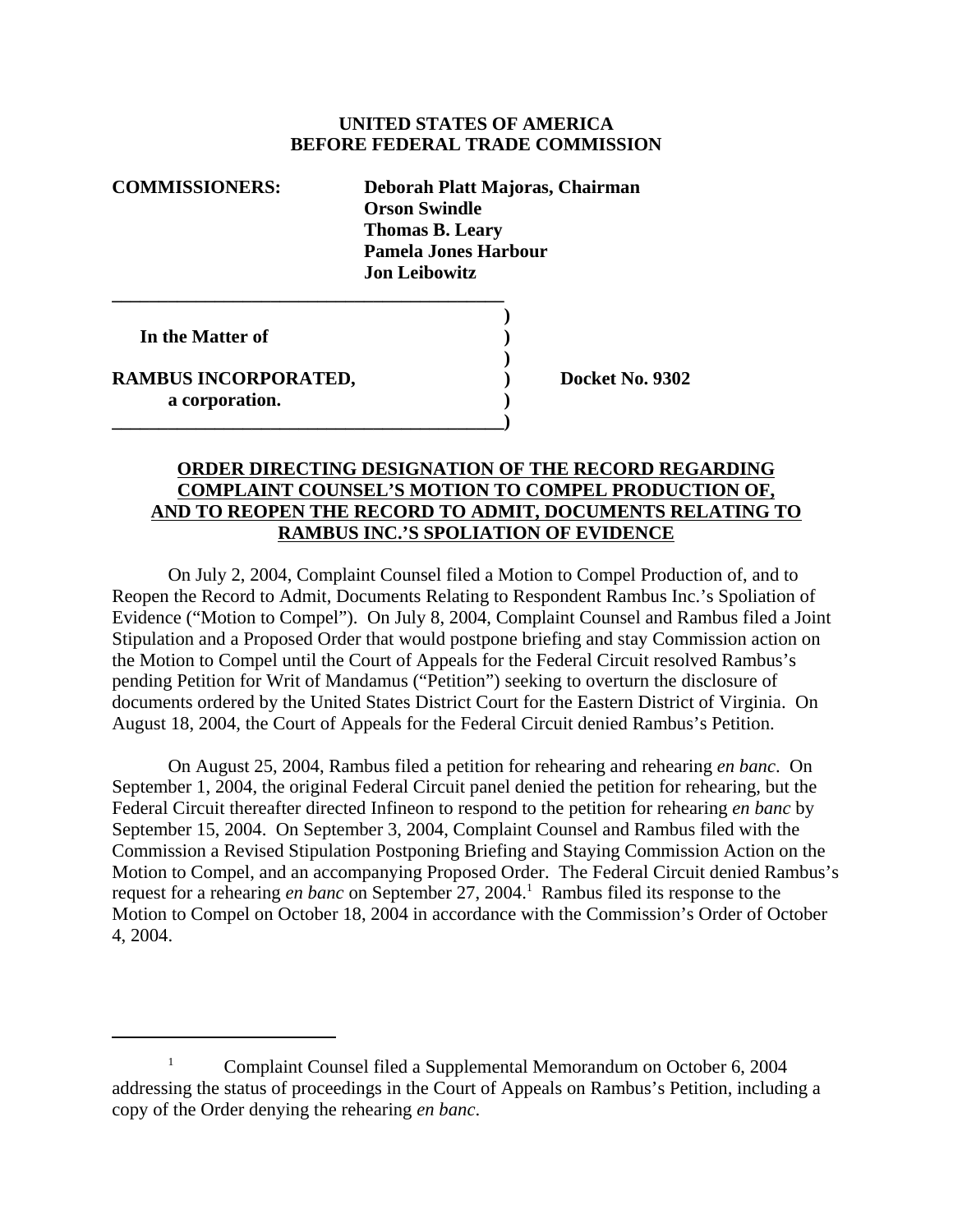As both Rambus and Complaint Counsel recognize, the standard for reopening the record is stated by the Commission's decision in *Brake Guard Products, Inc.*, 125 F.T.C. 138, 248 n.38 (1998). In that case, the Commission stated:

In deciding whether to reopen the record to receive supplemental evidence, the Commission considers: (1) whether the moving party can demonstrate due diligence (that is, whether there is a bona fide explanation for the failure to introduce the evidence at trial); (2) the extent to which the proffered evidence is probative; (3) whether the proffered evidence is cumulative; and (4) whether reopening the record would prejudice the non-moving party.

The Motion to Compel seeks to supplement the record of these proceedings with documents which appear to address only the process by which Rambus developed and implemented its document retention program. *See* Attachment A to Motion to Compel. These documents do not appear likely to provide the Commission with any information regarding the actual content of the documents destroyed by Rambus. Even if Complaint Counsel have been diligent, and the admission of the requested documents to the record would be both probative and non-prejudicial, we must consider whether the records sought by Complaint Counsel are cumulative in light of the evidence regarding the issue of spoliation developed in earlier proceedings in this matter.

Complaint Counsel filed a motion on December 20, 2002 for default judgment by reason of alleged spoliation of evidence on the part of Rambus. On February 26, 2003, then-Chief Administrative Law Judge Timony issued an Order denying that motion but creating seven "rebuttable adverse presumptions" based upon Rambus's "intentional destruction of documents that it knew or should have known were relevant to reasonably foreseeable litigation . . ."<sup>2</sup> On that same date, Judge Timony entered another Order granting Complaint Counsel's motion for collateral estoppel, by giving "full collateral estoppel effect" to certain findings of fact by the District Court in *Rambus Inc. v. Infineon Technologies AG* concerning Rambus's alleged spoliation of evidence.<sup>3</sup> In his later Initial Decision, Chief Administrative Law Judge McGuire characterized Rambus's conduct with respect to the document destruction issue as "at best, troublesome," but concluded that the proceedings had not been prejudiced because, in his view, there was "no indication that any documents, relevant and material to the disposition of the issues in this case, were destroyed."<sup>4</sup> He also found that none of the seven rebuttable adverse

<sup>&</sup>lt;sup>2</sup> Order on Complaint Counsel's Motions for Default Judgment and for Oral Argument at 8-9 (Feb. 26, 2003).

<sup>&</sup>lt;sup>3</sup> Order Granting Complaint Counsel's Motion for Collateral Estoppel at 5 (Feb. 26, 2003), *citing* Rambus Inc. v. Infineon Technologies AG, 155 F. Supp. 2d 668 (E.D. Va. 2001), *aff'd in part and rev'd in part*, Nos. 01-1449 et al., 2003 WL 187265 (Fed. Cir. Jan. 29, 2003).

<sup>&</sup>lt;sup>4</sup> Initial Decision of Chief Administrative Law Judge McGuire (Public Version) at 244 (Feb. 23, 2004).